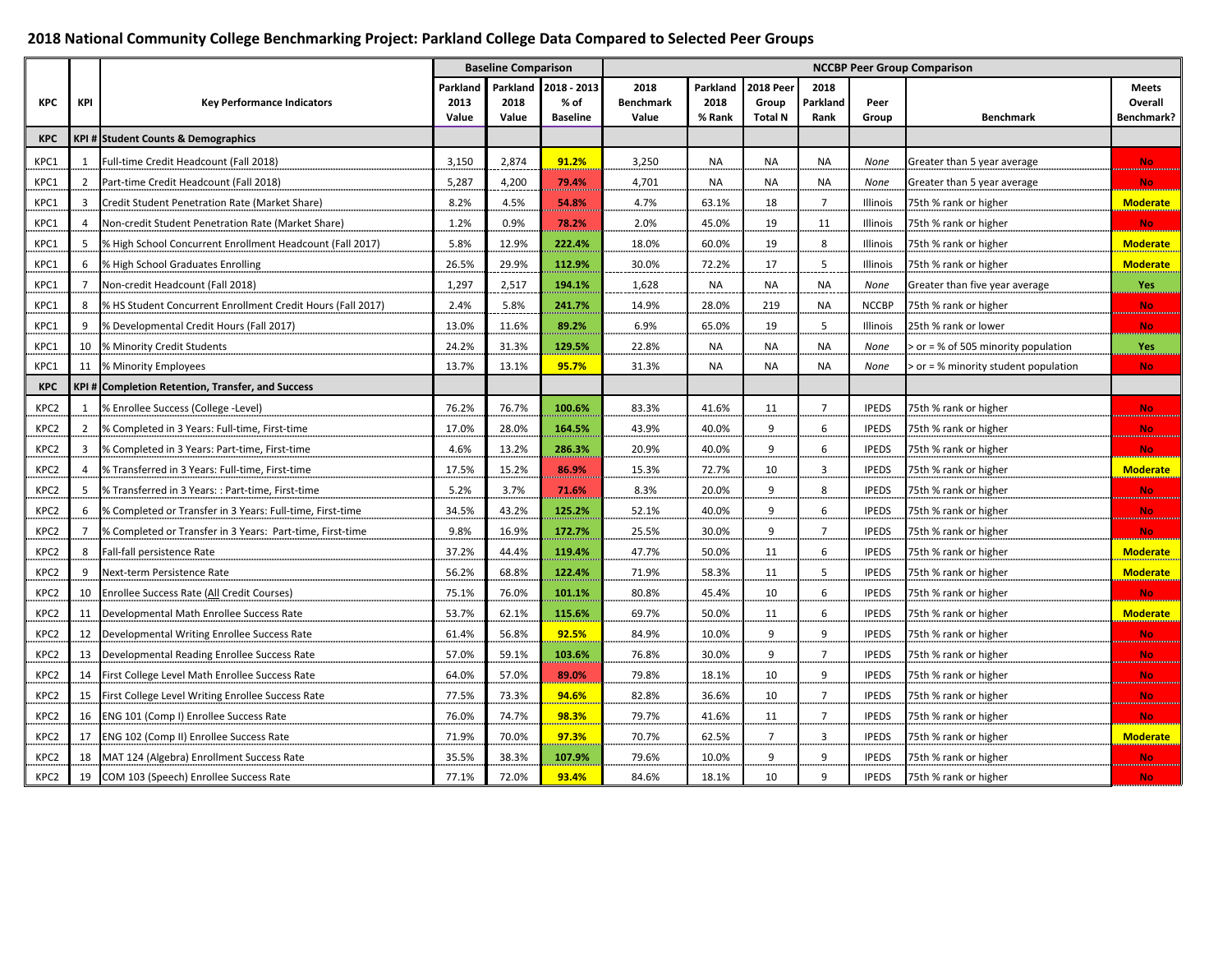#### **2018 National Community College Benchmarking Project: Parkland College Data Compared to Selected Peer Groups**

|            |                |                                                          |                           | <b>Baseline Comparison</b> |                                        | <b>NCCBP Peer Group Comparison</b> |                            |                                             |                          |                       |                                   |                                       |
|------------|----------------|----------------------------------------------------------|---------------------------|----------------------------|----------------------------------------|------------------------------------|----------------------------|---------------------------------------------|--------------------------|-----------------------|-----------------------------------|---------------------------------------|
| <b>KPC</b> | <b>KPI</b>     | <b>Key Performance Indicators</b>                        | Parkland<br>2013<br>Value | Parkland<br>2018<br>Value  | 2018 - 2013<br>% of<br><b>Baseline</b> | 2018<br><b>Benchmark</b><br>Value  | Parkland<br>2018<br>% Rank | <b>2018 Peer</b><br>Group<br><b>Total N</b> | 2018<br>Parkland<br>Rank | Peer<br>Group         | <b>Benchmark</b>                  | <b>Meets</b><br>Overall<br>Benchmark? |
| <b>KPC</b> |                | <b>KPI # Student Satisfaction and Engagement</b>         |                           |                            |                                        |                                    |                            |                                             |                          |                       |                                   |                                       |
| KPC3       |                | CCSSE: Active & Collaborative Learning (Spring 2018)     | 49.1                      | 51.4                       | 104.7%                                 | 50.2                               | 93.7%                      | 15                                          | 6                        | Illinois'             | 75th % rank or higher             | Yes                                   |
| KPC3       | $\mathcal{P}$  | CCSSE: Student Effort (Spring 2018)                      | 48.5                      | 42.1                       | 86.8%                                  | 48.3                               | 12.5%                      | 15                                          | 14                       | Illinois'             | 75th % rank or higher             | <b>No</b>                             |
| KPC3       |                | CCSSE: Academic Challenge (Spring 2018)                  | 49.0                      | 53.8                       | 109.8%                                 | 50.1                               | 93.7%                      | 15                                          | 1                        | Illinois'             | 75th % rank or higher             | Yes                                   |
| KPC3       |                | CCSSE: Student-Faculty Interaction (Spring 2018)         | 55.7                      | 54.3                       | 97.5%                                  | 50.9                               | 93.7%                      | 15                                          | 1                        | Illinois'             | 75th % rank or higher             | Yes                                   |
| KPC3       |                | CCSSE: Support for Learners (Spring 2018)                | 53.3                      | 50.9                       | 95.5%                                  | 50.9                               | 75.0%                      | 15                                          | $\overline{4}$           | Illinois <sup>'</sup> | 75th % rank or higher             | Yes                                   |
| KPC3       | 6              | <b>Employed in Related Field</b>                         | 74.7%                     | 71.9%                      | 96.2%                                  | 73.9%                              | 69.0%                      | 143                                         | <b>NA</b>                | NCCBP#                | 75th % rank or higher             | <b>Moderate</b>                       |
| KPC3       | $\overline{7}$ | <b>Pursuing Education</b>                                | 24.4%                     | 19.0%                      | 77.8%                                  | 37.5%                              | 39.0%                      | 139                                         | <b>NA</b>                | NCCPB#                | 75th % rank or higher             | <b>No</b>                             |
| <b>KPC</b> |                | <b>KPI # Faculty and Staff Ratios</b>                    |                           |                            |                                        |                                    |                            |                                             |                          |                       |                                   |                                       |
| KPC4       | 1              | <b>Average Credit Section Size</b>                       | 16.5                      | 15.6                       | 94.7%                                  | 15-18                              | 30.0%                      | 9                                           | $\overline{7}$           | <b>IPEDS</b>          | 25th - 75th % rank range          | Yes                                   |
| KPC4       | 2              | <b>Student/Faculty Ratio</b>                             | 14.5                      | 14.5                       | 100.3%                                 | $12 - 17$                          | 40.0%                      | 9                                           | 6                        | <b>IPEDS</b>          | 25th - 75th % rank range          | Yes                                   |
| KPC4       |                | % Sections by Full-time Faculty                          | 57.7%                     | 66.5%                      | 115.2%                                 | 55% - 65%                          | 60.0%                      | 9                                           | $\overline{4}$           | <b>IPEDS</b>          | 60% + / - 5%                      | Yes                                   |
| KPC4       |                | % Sections by Part-time Faculty                          | 42.3%                     | 33.5%                      | 79.2%                                  | 35% - 45%                          | 40.0%                      | 9                                           | 6                        | <b>IPEDS</b>          | $40% + / -5%$                     | Yes                                   |
| KPC4       | 6              | <b>Career Services</b>                                   | 5,797                     | 7,119                      | 122.8%                                 | $1,707 - 6,067$                    | 80.0%                      | 9                                           | $\overline{2}$           | <b>IPEDS</b>          | 25th - 50th % rank range          | <b>No</b>                             |
| KPC4       |                | <b>Counseling and Advising</b>                           | 828                       | 548                        | 66.2%                                  | $325 - 687$                        | 40.0%                      | 9                                           | 6                        | <b>IPEDS</b>          | 25th - 50th % rank range          | Yes                                   |
| KPC4       |                | Recruitment, Admissions, Registration                    | 682                       | 509                        | 74.6%                                  | $258 - 872$                        | 60.0%                      | 9                                           | $\overline{4}$           | <b>IPEDS</b>          | 25th - 50th % rank range          | <b>Moderate</b>                       |
| KPC4       | q              | <b>Financial Aid</b>                                     | 1,656                     | 890                        | 53.7%                                  | $860 - 1,117$                      | 33.3%                      | 8                                           | 6                        | <b>IPEDS</b>          | 25th - 50th % rank range          | <b>Moderate</b>                       |
| KPC4       | 10             | <b>Student Activities</b>                                | 5,797                     | 3,560                      | 61.4%                                  | 1,977 - 5767                       | 40.0%                      | 9                                           | 6                        | <b>IPEDS</b>          | 25th - 50th % rank range          | Yes                                   |
| KPC4       | 11             | <b>Testing &amp; Assessment Services</b>                 | 2,898                     | 1,424                      | 49.1%                                  | 1,428 - 5,604                      | 22.2%                      | 8                                           | $\overline{7}$           | <b>IPEDS</b>          | 25th - 50th % rank range          | <b>Moderate</b>                       |
| <b>KPC</b> |                | <b>KPI # Distance Learning Metrics</b>                   |                           |                            |                                        |                                    |                            |                                             |                          |                       |                                   |                                       |
| KPC5       | -1             | DL % of Total Credit Sections                            | 11.0%                     | 13.1%                      | 119.1%                                 | 18.1%                              | 63.6%                      | 10                                          | $\overline{4}$           | <b>IPEDS</b>          | 75th % rank or higher             | <b>Moderate</b>                       |
| KPC5       | $\overline{2}$ | % Enrollee Success                                       | 70.1%                     | 67.0%                      | 95.6%                                  | 71.5%                              | 50.0%                      | 9                                           | 5                        | <b>IPEDS</b>          | 75th % rank or higher             | <b>Moderate</b>                       |
| <b>KPC</b> |                | KPI # Cost and Budget                                    |                           |                            |                                        |                                    |                            |                                             |                          |                       |                                   |                                       |
| KPC6       | -1             | Cost per Credit Hour                                     | \$161                     | \$181                      | 112.3%                                 | $$173 - $211$                      | 44.4%                      | 8                                           | 5                        | <b>IPEDS</b>          | 50th % rank + / - 10%             | Yes                                   |
| KPC6       | 2              | Cost per FTE Student                                     | \$4,836                   | \$5,422                    | 112.1%                                 | \$5,170 - \$6,315                  | 44.4%                      | 6                                           | 5                        | <b>IPEDS</b>          | 50th % rank + $/ - 10%$           | Yes                                   |
| KPC6       |                | % Funds From Local Sources (FY2018)                      | 35.0%                     | 39.0%                      | 111.4%                                 | 33%                                | <b>NA</b>                  | <b>NA</b>                                   | <b>NA</b>                | None                  | 33% of revenue from local sources | <b>Moderate</b>                       |
| KPC6       | $\Delta$       | % Funds From State (FY2018)                              | 12.0%                     | 9.0%                       | 75.0%                                  | 33%                                | <b>NA</b>                  | <b>NA</b>                                   | <b>NA</b>                | None                  | 33% of revenue from state sources | <b>No</b>                             |
| KPC6       |                | % Funds From Tuition and Fees (FY2018)                   | 50.0%                     | 52.0%                      | 104.0%                                 | 33%                                | <b>NA</b>                  | <b>NA</b>                                   | <b>NA</b>                | None                  | 33% of revenue from tuition/fees  | <b>No</b>                             |
| KPC6       | 6              | Expenditures per FTE Employee (Professional Development) | \$255                     | \$592                      | 232.0%                                 | $$422 - $516$                      | 57.1%                      | 6                                           | 3                        | <b>IPEDS</b>          | 50th % rank + / - 10%             | <b>Yes</b>                            |

Source: 2013 and 2018 National Community College Benchmarking Project, Peer Group Reports

\* The IPEDS Peer Group is created by the National Center for Education Statistics. Peer institutions are selected based on various characteristics including large, public, 2-year colleges with an enrollment and budget of s size. The entire group consists of 29 institutions total. Data includes only those participating in the 2018 NCCBP.

\*\* The Illinois Peer Group consists of all the Illinois community colleges participating in the 2018 NCCBP. # Peer group was changed from IPEDS to Illinois / NCCBP due the counts being too low (< 5) for peer comparison. (T) <sup>=</sup> Parkland is tied in the same rank as another institution.

Note: The 2017- 2018 % of Baseline column focuses on the difference (baseline) between the 2018 and 2013 values. The "baseline" value is from 2013; the first (Base) year Parkland participated in NCCBP.

A value of 100% means the current year (2018) is the same as baseline year (2013). If the value is greater than 100%, the current year exceeded baseline year.

The 2018 - 2013 % of Baseline color colding: Green = Movement in a positive direction ; Yellow = Attention may be needed; and Red= Area of needed improvement.

The *Meets Overall Benchmark color colding:* Green = Met or exceeded the expected benchmark; Yellow = Did not meet benchmark and attention may be needed; and Red= Did not meet the expected benchmark. Area of needed improvement.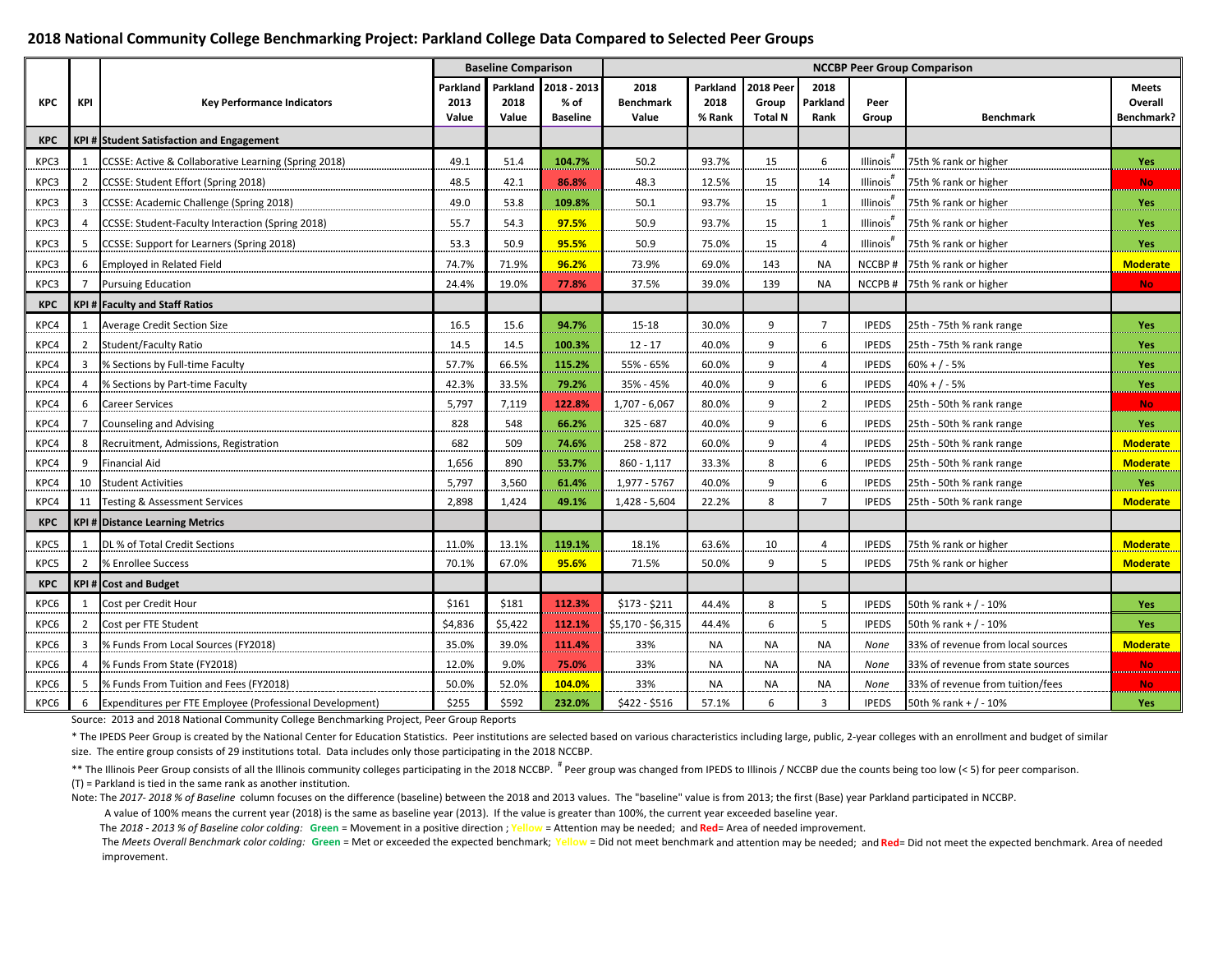|  | 2018 National Community College Benchmarking Project Peer Groups |  |  |
|--|------------------------------------------------------------------|--|--|
|  |                                                                  |  |  |

| <b>IPEDS Peer Group</b>                                                     | <b>2018 NCCBP?</b> |
|-----------------------------------------------------------------------------|--------------------|
| Central Community College (Grand Island, NE)                                | Yes                |
| Elgin Community College (Elgin, IL)                                         | Yes                |
| Fox Valley Technical College (Appleton, WI)                                 | Yes                |
| Gateway Community College (Phoenix, AZ)                                     | Yes                |
| Lincoln Land Community College (Springfield, IL)                            | Yes                |
| Moraine Park Technical College (Fond du Lac, WI)                            | Yes                |
| Northcentral Technical College (Wausau, WI)                                 | Yes                |
| <b>Parkland College</b>                                                     | Yes                |
| Rio Salado College (Tempe, AZ)                                              | Yes                |
| Southeast Community College Area (Lincoln, NE)                              | Yes                |
| Southwestern Illinois College (Belleville, IL)                              | Yes                |
| St. Phillip's College (San Antonio, TX)                                     | Yes                |
| Waukesha County Technical College (Pewauke, WI)                             | Yes                |
| Western Iowa Technical Community College (Sioux City, IA)                   | Yes                |
| Arapahoe Community College (Littleton, CO)                                  | N <sub>0</sub>     |
| Bates Technical College (Tacoma, WA)                                        | N <sub>0</sub>     |
| City Colleges of Chicago-Malxolm X College (Chicago, IL)                    | No                 |
| City Colleges of Chicago-Richard J Daley College (Chicago, IL)              | No                 |
| Cochise County Community College District (Douglas, AZ)                     | No                 |
| College of Lake County (Grayslake, IL)                                      | No                 |
| Gateway Technical College (Kenosha, WI)                                     | N <sub>o</sub>     |
| John Logan College (Carterville, IL)                                        | N <sub>0</sub>     |
| Lake Land College (Mattoon, IL)                                             | No                 |
| Merritt College (Oakland, CA)                                               | N <sub>o</sub>     |
| Northeast Iowa Community College (Calmar, IA)                               | N <sub>0</sub>     |
| Prairie State College (Chicago Heights, IL)                                 | No                 |
| South Louisiana Community College (Lafayette, LA)                           | No                 |
| Walla Walla Community College (Walla Walla, WA)                             | No                 |
| Wichita State Univ- Campus of Applied Science and Tech (Wichita, KS)        | No                 |
| $N = 14$ out of 29 possible or 48% of peer group participated in the NCCBP. |                    |

| <b>ICCB Peer Group</b>                                                    | <b>2018 NCCBP?</b> |
|---------------------------------------------------------------------------|--------------------|
| <b>Black Hawk College</b>                                                 | Yes                |
| <b>Heartland Community College</b>                                        | Yes                |
| <b>Illinois Central College</b>                                           | Yes                |
| <b>Lincoln Land Community College</b>                                     | Yes                |
| <b>Parkland College</b>                                                   | Yes                |
| <b>Richland Community College</b>                                         | Yes                |
| <b>Southwestern Community College</b>                                     | Yes                |
| <b>Rock Valley College</b>                                                | No                 |
| $N = 7$ out of 8 possible or 88% of peer group participated in the NCCBP. |                    |

| <b>Illinois Community Colleges Peer Group</b>                               | <b>2018 NCCBP?</b> |
|-----------------------------------------------------------------------------|--------------------|
| <b>Black Hawk College</b>                                                   | Yes                |
| <b>College of DuPage</b>                                                    | Yes                |
| <b>Elgin Community College</b>                                              | Yes                |
| <b>Heartland Community College</b>                                          | Yes                |
| <b>Highland Community College</b>                                           | Yes                |
| <b>Illinois Central College</b>                                             | Yes                |
| Illinois Valley Community College                                           | Yes                |
| Kankakee Community College                                                  | Yes                |
| Kaskaskia College                                                           | Yes                |
| <b>Kishwaukee College</b>                                                   | Yes                |
| Lincoln Land Community College                                              | Yes                |
| <b>McHenry County College</b>                                               | Yes                |
| Moraine Valley Community College                                            | Yes                |
| <b>Parkland College</b>                                                     | Yes                |
| <b>Richland Community College</b>                                           | Yes                |
| <b>Sauk Valley Community College</b>                                        | Yes                |
| Southwestern Illinois College                                               | Yes                |
| <b>Triton College</b>                                                       | Yes                |
| <b>Waubonsee Community College</b>                                          | Yes                |
| <b>William Rainey Harper College</b>                                        | Yes                |
| $N = 20$ out of 48 possible or 42% of peer group participated in the NCCBP. |                    |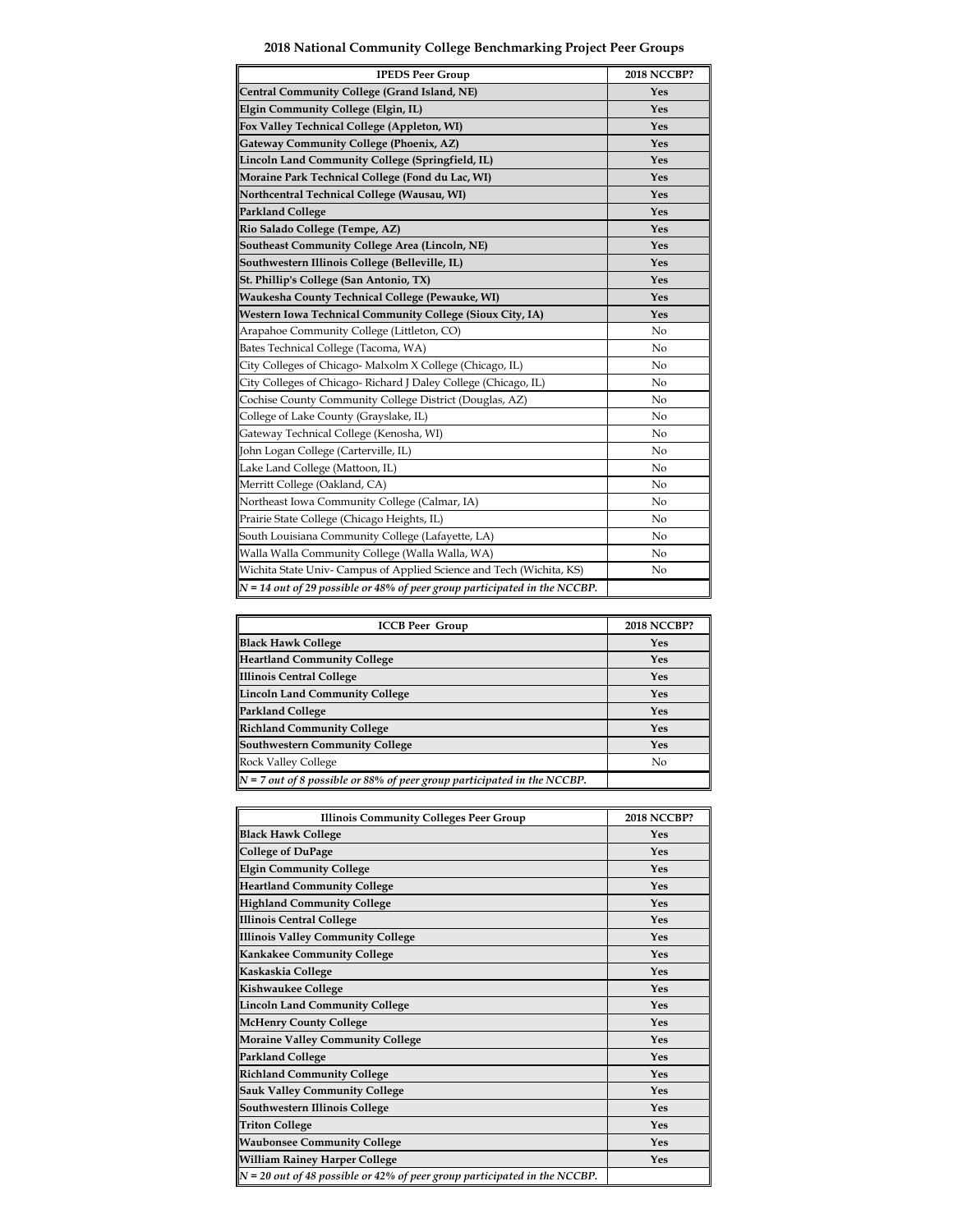## **2018 Key Performance Indicator Definitions as per 2018 NCCBP Submission**

#### **Key Performance Category 1:** *Student Counts and Demographics***:**

- KPC1‐1: **Full‐Time Credit Headcount:** 10th day headcount of all full‐time students enrolled for a credit class. Credit courses include transfer, developmental, adult basic education, ESL, and career/technical education courses. Credit courses include those eligible for Title IV Federal financial aid. IFSI students are excluded.
- KPC1‐2: **Part‐Time Credit Headcount:** 10th day headcount of all part‐time students enrolled for a credit class. Credit courses include transfer, developmental, adult basic education, ESL, and career/technical education courses. Credit courses include those eligible for Title IV Federal financial aid. IFSI students are excluded.
- KPC1‐3: **Credit Student Market Penetration Rate**: The ratio of total credit students as a percent of District 505 service area population estimate (US Census Bureau). Credit courses include transfer, developmental, adult basic education, ESL, and career/technical education courses. Credit courses include those eligible for Title IV Federal financial aid. IFSI students are excluded.
- KPC1‐4: **Non‐Credit Student Market Penetration Rate**: The ratio of total non‐ credit students as a percent of District 505 service area population estimate (US Census Bureau). Non‐credit courses include community education and Business Training non‐credit workshops.
- KPC1‐5: **% High School Concurrent Enrollment Headcount**: Percentage of high school students currently attending a District 505 high school *and* receiving Parkland College credit (dual credit).
- KPC1‐6: **% High School Graduates Enrolling:** Percentage of District 505 high school students enrolling in the fall semester subsequent to the latest high school graduation.
- KPC1 ‐7**: Non‐Credit Headcount:** Total students taking non‐credit courses at Parkland College. ). Non‐credit courses include community education and Business Training non‐credit workshops.
- KPC1‐8: **% HS Student Concurrent Enrollment Credit Hours:** Percentage of *credit hours* of high school students currently attending a high school *and* receiving Parkland College credit (dual credit).
- KPC1‐9: **% Developmental Credit Hours:** Total attempted developmental education course credit hours as a percent of total attempted credit hours. IFSI students are excluded.
- KPC1‐10: **% Minority Credit Students:** Total minority credit students as a percentage of Parkland's credit student population. IFSI students are excluded.
- KPC1‐11: **% Minority Employees:** Total percentage of minority employees of Parkland's employees. Excludes student workers and PT-hourly (19 hours per week). Includes part-time faculty and professional support staff

## **Key Performance Category 2:** *Completion, Retention, Transfer, and Success***:**

- KP2‐1: **% Enrollee Success (College ‐Level):** Total credit students successfully completing college‐level courses with a grade of C or better as percentage of all credit students enrolled in the course. Includes withdrawals and incompletes in total enrollment number.
- KPC2‐2: **% Completed in 3 Years: Full‐time, First‐time:** Percentage of full‐time, first‐time credential seeking students receiving a credential (degrees and certificates) within 3 years. Data based on 10<sup>th</sup> day census of a Fall cohort.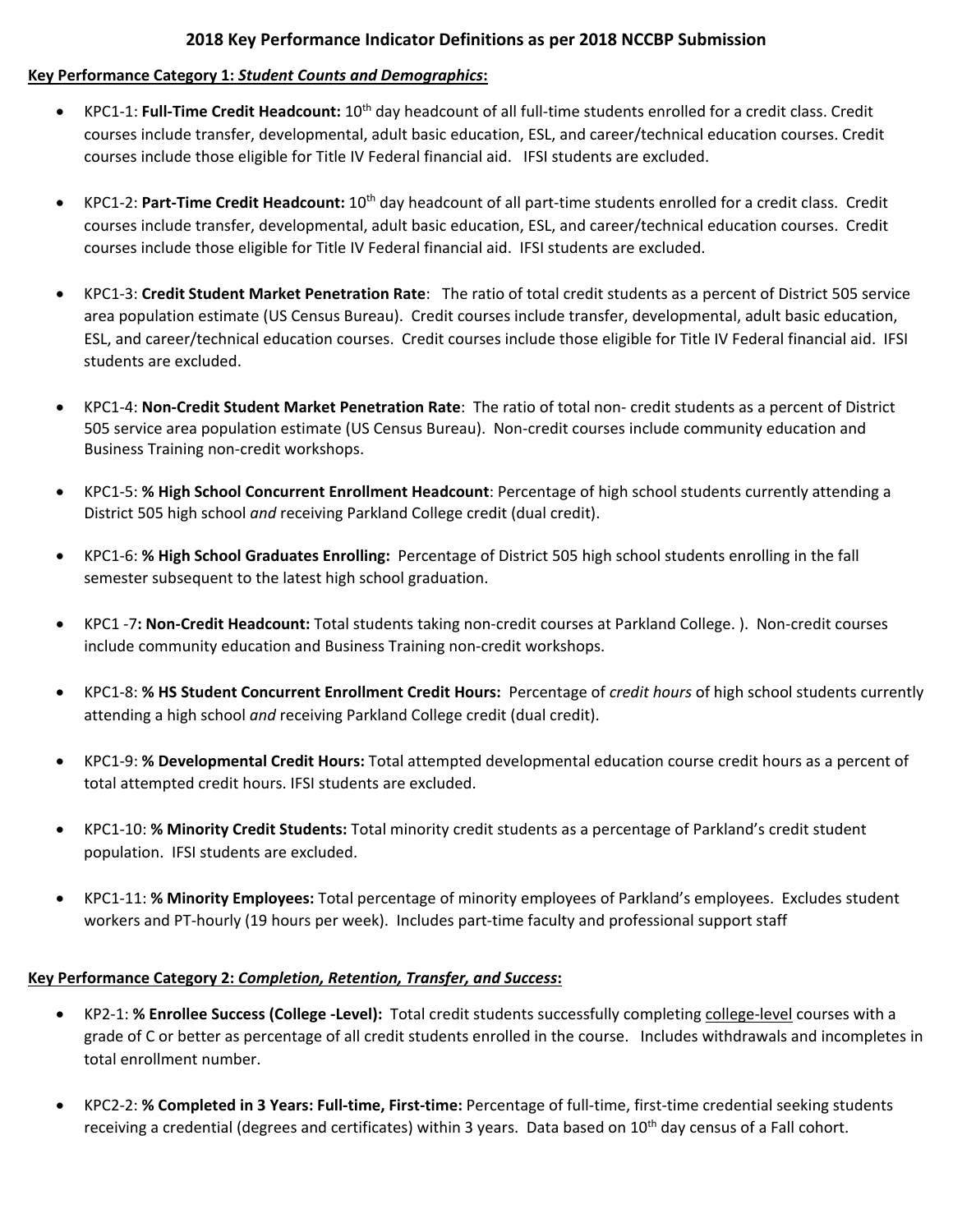- KPC2‐3: **% Completed in 3 Years: Part‐time, First‐time:** Percentage of part‐time, first‐time credential seeking students receiving a credential (degrees and certificates) within 3 years. Data based on 10<sup>th</sup> day census of a Fall cohort.
- KPC2‐4: **% Transferred in 3 Years: Full‐time, First‐time:** Percentage of full‐time, first‐time credential seeking students transferring in 3 years or less. Includes lateral (2‐year institutions) and vertical (4‐year institutions) transfers. Transfer rates excludes students who completed their credential.
- KPC2‐5: **% Transferred in 3 Years: Part‐time, First‐time:** Percentage of part‐time, first‐time credential seeking students transferring in 3 years or less. Includes lateral (2‐year institutions) and vertical (4 year institutions) transfers. IFSI students are excluded. Transfer rates excludes students who completed their credential.
- KPC2‐6: **% Completed or Transfer in 3 Years: Full‐time, First‐time:** Percentage of full‐time, first‐time credential seeking students completing (degrees and certificates) or transferring in 3 years or less. Includes lateral (2‐year institutions) and vertical (4 year institutions) transfers.
- KPC2‐7: **% Completed or Transfer in 3 Years: Part‐time, First‐time:** Percentage of part‐time, first‐time credential seeking students completing (degrees and certificates) or transferring in 3 years or less. Includes lateral (2‐year institutions) and vertical (4 year institutions) transfers.
- KPC2‐8: **Fall‐to‐Fall Persistence Rate**: Percentage of students who enrolled in previous fall and then enrolled in the next fall term (one year later). Includes all course enrollees which counts UIUC concurrently enrolled students. Excludes students who graduated the previous fall term and IFSI students.
- KPC2‐9: **Next‐Term Persistence Rate**: Percentage of students who enrolled in previous fall and then enrolled in the subsequent spring term. Includes all course enrollees which counts UIUC concurrently enrolled students. Excludes students who graduated the previous fall term and IFSI students.
- KPC2‐10: **Enrollee Success Rate (All Credit Courses):** Total students successfully completing (all) credit courses with a C or better as percentage of all students enrolling in the course. Includes withdrawals and incompletes in total enrollment headcount.
- KPC2‐11: **Developmental Math Enrollee Success Rate:** Total students successfully completing mathematics developmental courses with a C or better as percentage of all students enrolling in the course. Includes withdrawals and incompletes in total enrollment headcount.
- KPC2‐12: **Developmental Writing Enrollee Success Rate:** Total students successfully completing writing developmental courses with a C or better as percentage of all students enrolling in the course. Includes withdrawals and incompletes in total enrollment headcount.
- KPC2‐13: **Developmental Reading Enrollee Success Rate:** Total students successfully completing reading developmental courses with a C or better as percentage of all students enrolling in the course. Includes withdrawals and incompletes in total enrollment headcount.
- KPC2‐14: **First College Level Math Enrollee Success Rate:** Total students successfully completing first‐level college‐level mathematics courses (college algebra) with a C or better after having successfully completed the highest level developmental mathematics as percentage of all students enrolling in the course. Includes withdrawals and incompletes in total enrollment headcount.
- KPC2‐15: **First College Level Writing Enrollee Success Rate:** Total students successfully completing first‐level college‐ level writing courses (ENG 101) with a C or better after having successfully completed the highest level developmental writing as percentage of all students enrolling in the course. Includes withdrawals and incompletes in total enrollment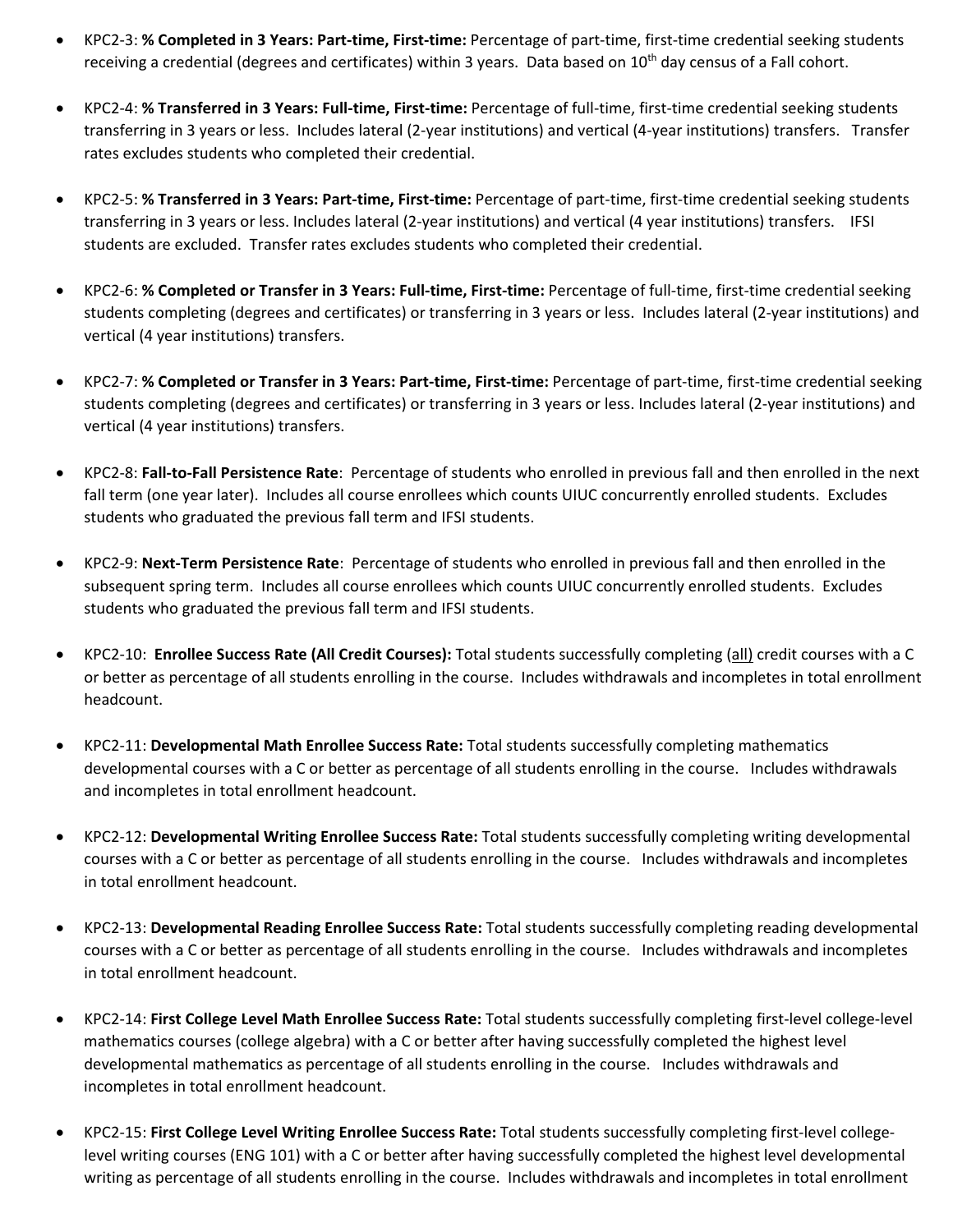headcount.

- KPC2‐16: **ENG 101 (Comp I) Enrollee Success Rate:** Total students successfully completing Comp I (ENG 101) courses with a C or better as percentage of all students enrolling in the course. Includes withdrawals and incompletes in total enrollment headcount.
- KPC2‐17**: ENG 102 (Comp II) Enrollee Success Rate:** Total students successfully completing Comp II (ENG 102) courses with a C or better as percentage of all students enrolling in the course. Includes withdrawals and incompletes in total enrollment headcount.
- KPC2‐18: **MAT 124 (Algebra) Enrollee Success Rate:** Total students successfully completing algebra courses with a C or better as percentage of all students enrolling in the course. Includes withdrawals and incompletes in total enrollment headcount.
- KPC2‐19**: COM 103 (Speech) Enrollee Success Rate:** Total students successfully completing speech courses with a C or better as percentage of all students enrolling in the course. Includes withdrawals and incompletes in total enrollment headcount.

## **Key Performance Category 3:** *Student Satisfaction and Engagement:*

- KPC3‐1 ‐ 5: **Community College Survey of Student Engagement (CCSSE) Measures: (KPC3‐1) Active & Collaborative** Learning; (KPC3-2) Student Effort; (KPC3-3) Academic Challenge; (KPC3-4) Student-Faculty Interaction; and **(KPC3‐5) Support for Learners:** Parkland's mean scores of the latest CCSSE survey compared to national benchmarked mean scores.
- KPC3‐6: **Employed in Related Field:** Percent of Parkland graduates responding to the graduate follow‐up survey indicating they are employed in a related field of their credential (degrees and certificates).
- KPC3‐7: **Pursuing Education:** Percent of Parkland graduates responding to the graduate follow‐up survey indicating they are pursuing further education beyond Parkland their Parkland credential (degrees and certificates).

# **Key Performance Category 4:** *Faculty and Staff Ratios*

- KPC4‐1: **Average Credit Section Size**: Average number of credit students per section. Calculation based on sections with at least 6 students enrolled. Credit course sections include those eligible for Title IV Federal financial aid. IFSI sections are excluded.
- KPC4-2: **Student/Faculty Ratio:** Total students per faculty ratio. Includes full-time and part-time faculty. IFSI students are excluded.
- KPC4‐3: **% Sections by Full‐time Faculty**: Ratio of total sections taught by full‐time faculty. IFSI sections are excluded.
- KPC4‐4: **% Sections by Part‐time Faculty**: Ratio of total sections taught by part‐time faculty. IFSI sections are excluded.
- KPC4-6-11: Student Services Ratios: (KPC4-6) Career Services, (KPC4-7) Counseling and Advising; (KPC4-8) Recruitment, Admissions, Registration; (KPC4-9) Financial Aid; (KPC4-10)Student Activities; **(KPC4‐11)Testing & Assessment Services:** Ratio of one FTE per total credit students served within one fiscal year.